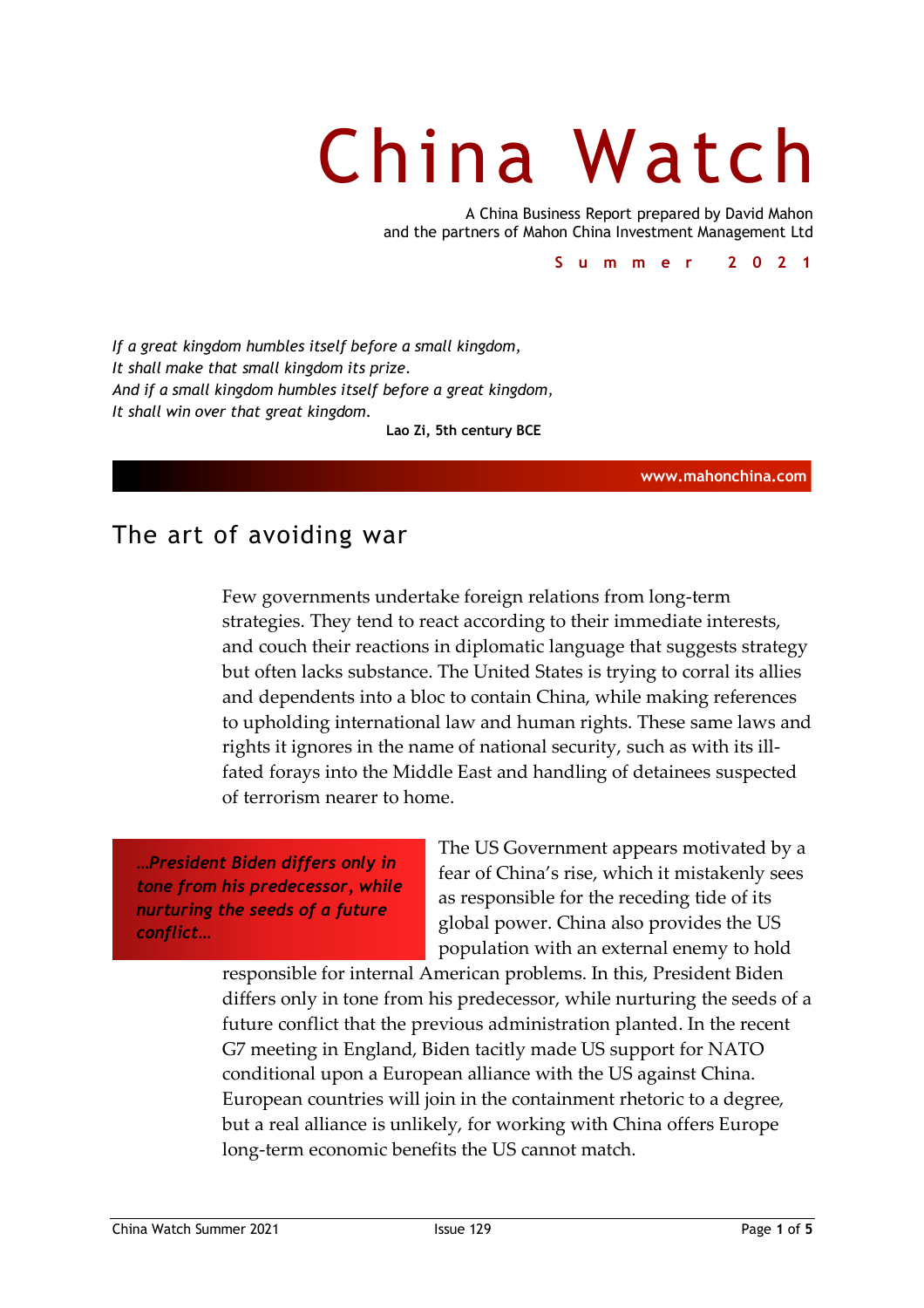The Chinese Government also lacks a coherent foreign relations strategy, but has two general aims: to be recognised as a pivotal power in the world (a revived Middle Kingdom), and to exert influence within the region and on its trade routes commensurate with its economic and geographical scale. The former is problematical, for by harking back to the pre-Opium War dynastic past, it risks making China's aims seem imperial, when the core motive is to recover lost prestige. The latter is more practical and should not be interpreted simply as expansionist, for China perceives that its large landmass and population require a commensurately large zone of maritime influence. Although China seems to lack discernible external strategies, it has demonstrated a capacity for comprehensive domestic strategies spanning decades, such as reforms in banking, the creation of a largely free-enterprise-driven market system, the expansion of common wealth, and the beginnings of environmental renewal.

*China's mistake in the last five years has been to confuse forcefulness of tone for demonstrations of internal strength.*

China's mistake in the last five years has been to confuse forcefulness of tone for demonstrations of internal strength. Some government spokespeople sound as if they are reacting from anger over historical injury and current insecurity rather than

representing a powerful, stable, largely modern country with a vision for the future.

## Winning the world back

China is not a monolith, although its government may seem that way to external observers, and its citizens hold varying views of the country and national identity. Chinese people invariably praise their government's handling of COVID and ongoing economic reform, but many criticise the degree to which their government has alienated so many of its trading partners with its aggressive rhetoric. President Xi's speech in June to the Politburo Study Session called on officials to adopt a softer tone in foreign affairs. Perhaps this denotes an awareness of general discomfort in the administration and the wider population of China's increasing alienation. The proof would be in a quieting of the wolves in China's foreign service.

The Western world is turning against China at an alarming rate, and no matter how justified China's conviction may be that it is being unfairly punished for its economic success and growing national confidence, Beijing is far from powerless to reverse this trend. Recent polls in the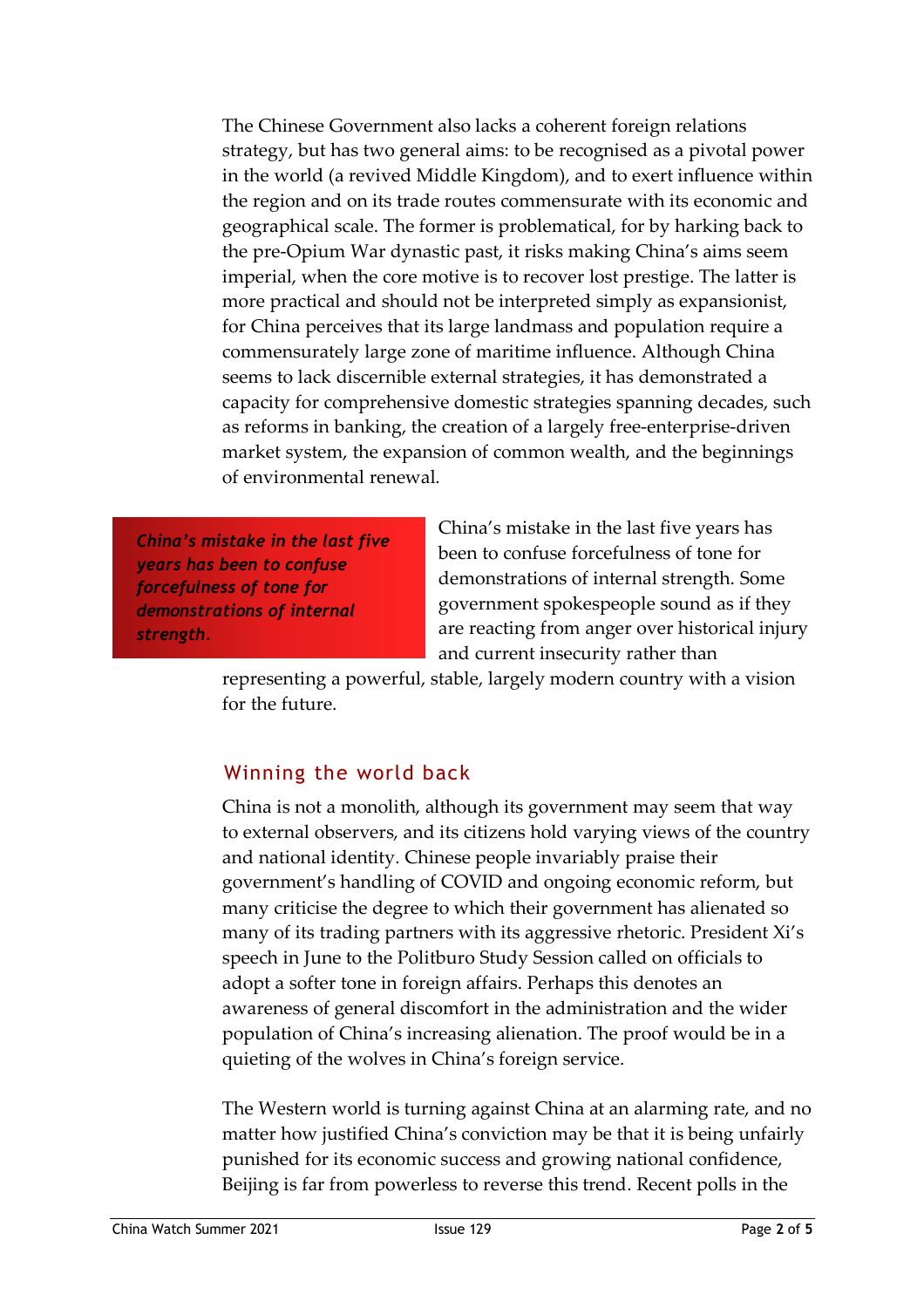United States, Australia, and other Western countries show that more people have a largely a negative view of China than a positive view. While there is no current national data on the Chinese people's views of other countries, anecdotally it appears that they have a growing sense of regret and resentment that attitudes towards their country have changed, more so than direct rejection of the cultures that judge them.

The Chinese media is tightly controlled and much of its content is propaganda, but this is obvious to much of the population, and those who wish can access alternative perspectives elsewhere. In the West, many believe what they read about China in the media is the whole truth, when it too is often propaganda or at least provided without context. But few in the West would accept this due to a generally unquestioning belief that they enjoy a 'free press'. Washington is set on turning the world against China by any means. The alienation of China will only make the world more insecure.

*Without US-China collaboration in fighting COVID, it will remain a pandemic much longer than it needs to be…*

In the early 1950s, in some of the darkest years of the Cold War, even Washington and Moscow managed to collaborate on global health challenges, eradicating polio and smallpox. Without US-China collaboration in fighting COVID, it will remain a pandemic

much longer than it needs to be, wreaking havoc on the global economy and deepening the suffering of those in the world's poorer, more populous countries. That America has chosen to continue to use COVID as a tool of political leverage against China will haunt them in the years to come.

Unlike in personal confrontations where who blinks first loses, the first to make a gesture of reconciliation in a standoff between nations can demonstrate greater confidence and often benefit. No matter how large the Chinese navy, or how audacious its space programme may become, China needs to work with individual states in the West and around the world to address contentious issues, whether these are imbalances within the Chinese economy, unfair barriers levelled at foreign investors, IP violations, or human rights. Just as Mao unified his country one guerrilla engagement at a time, China needs to secure the trust and respect of large and smaller nations one by one.

A few carefully timed larger initiatives, such as Xi Jinping sitting down with President Modi to address the tensions on the Chinese-Indian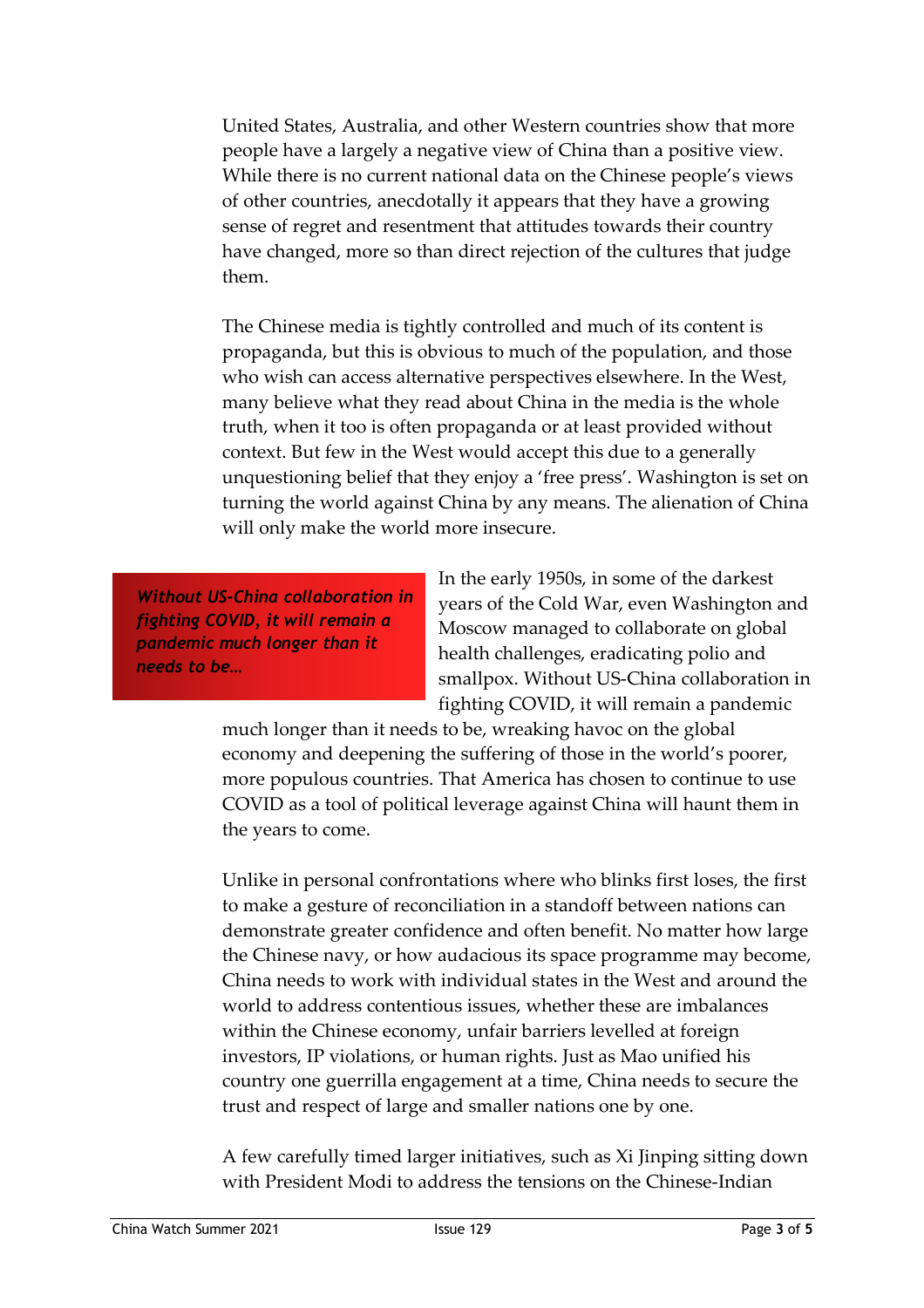border, would offer China and its counterparts opportunities to demonstrate their power and maturity. These sorts of pairings would show that the US and Europe are participants but no longer the arbiters of global relationships. Sadly, such rapprochements are unlikely.

*The world faces an increasing dynamic whereby powers are inextricably bound economically, while becoming more polarised politically.*

The world faces an increasing dynamic whereby powers are inextricably bound economically, while becoming more polarised politically. While full war is not imminent, conflicts become more likely the longer sides hold their stances in seeing the

other side as the enemy. In the case of China, with a strong economy and relatively high social morale, the sooner Beijing can pursue rapprochement with important counterparts the better, before it is distracted by multiple pressing domestic and foreign policy challenges at once.

## Two risks

Compared to many major economies China has recovered remarkably quickly and competently from the pandemic's ravages, but it is wrong to see China enjoying an eternal economic summer as some observers rhapsodise. China's is still an 'emerging' economy, one that is resolving the economic contradictions from its communist past and creating systems and institutions that did not previously exist. Any programme of significant economic reform carries risk.

An example is when regulators intervened on the eve of Ant Group's listing, partly out of political concerns over the comments of founder Jack Ma, but also because Ant's parent Alibaba had become a monopoly and established a financial services platform rivalling many of the state-owned banks. It is a weakness of the regulatory system that antitrust laws are too slow to be applied, forcing the government to clumsily intervene at a late stage. China has for too long been enamoured of its companies of scale that empower the state commercially and bring 'face' to China in the global economy, while the vital SME sector and ordinary consumers pay an inordinately high price. The grassroots economy is indeed strong and many economic reforms have been effective, but the playing field could be fairer to smaller firms, which would benefit citizens.

Another risk is that President Xi has not signalled a succession plan, and in the case of his early death or infirmity, a factional struggle in the